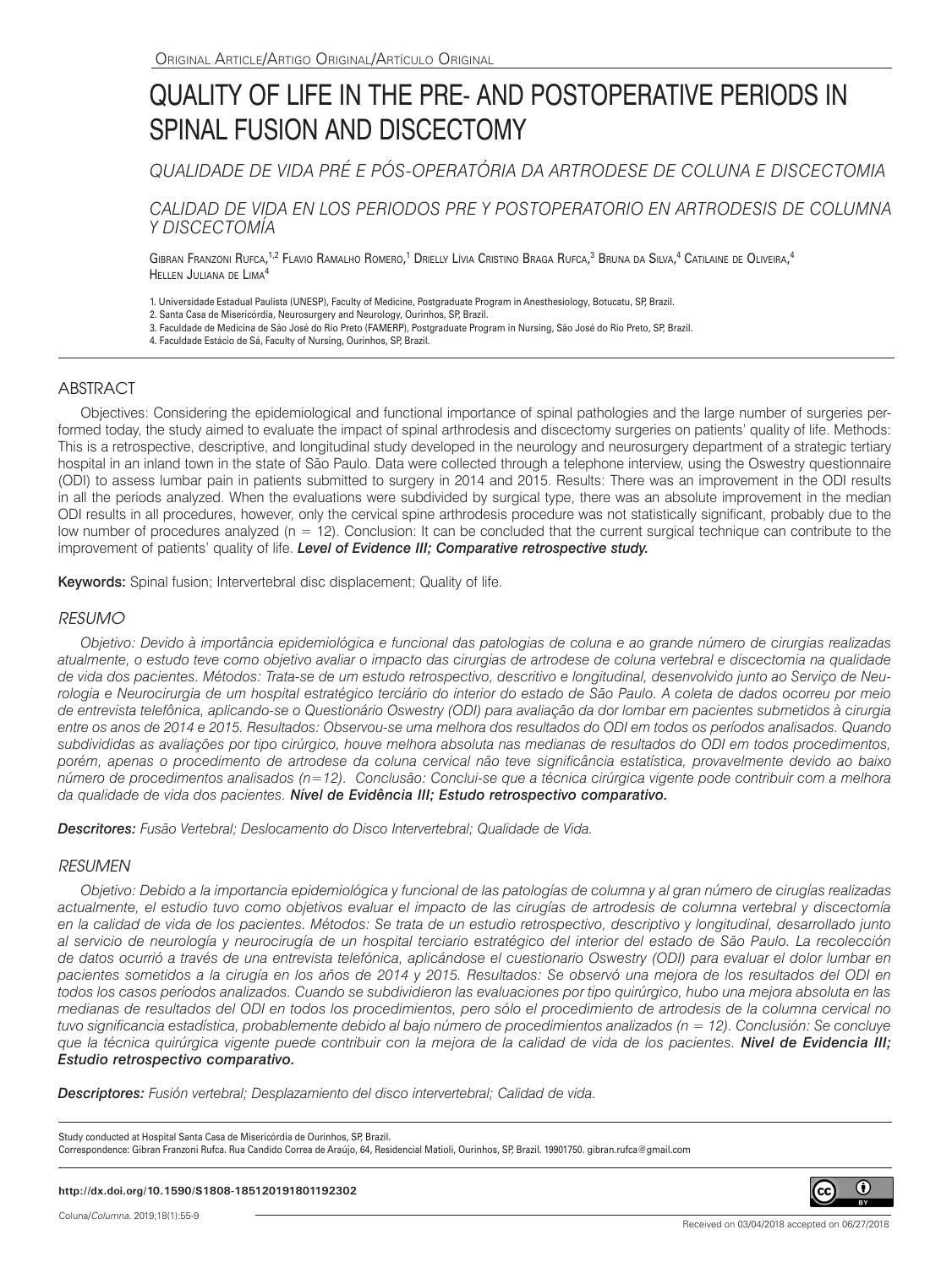# **INTRODUCTION**

Degenerative diseases of the vertebral spine have increased greatly in recent years, mainly due to the increased life expectancy. It is currently estimated that 53% of the economically active Brazilian population will suffer from low back pain at some time in their lives, and 33% will have associated sciatic pain, affecting their physical, functional, and emotional capacity, as well as their basic routines and professional activities, and often causing partial or total dependence.<sup>1,2</sup>

Low back pain causes high rates of absenteeism, generating high costs for society and health systems. As a result, studies have increasingly attempted to understand the pain, and how to treat and prevent it. 1 The various types of pain arising from spinal pathologies include mechanical pain, facet joint pain, and radicular pain.<sup>3</sup>

Mechanical pain is pain that worsens with movement and improves with rest. It may impact on the day-to-day activities and cause significant functional limitations. The main causes are lumbar spasms, disc herniation, vertebral fracture, degenerative disk disease, osteoarthrosis of the vertebral spine, or congenital malformation.4

Facet joint pain is generally very localized and non-irradiating. It is one of the main causes of cervical pain and low back pain, as it is the result of facet joint degeneration, giving rise to pain during movement.<sup>5</sup>

Radicular pain is caused by compression or irritation of the nerve roots. It results in burning, numbness, a sensation of "shock" and decreased sensitivity of the innervated region. An example is sciatic pain.<sup>3,6</sup>

The surgical techniques indicated will depend on the type of pathology to be treated. The main purpose of surgical treatment is to perform decompression of the neurological structures and stabilization, with biomechanical correction of the vertebral spine, treating the pain and giving the patient a quality of life that is closer to normality.<sup>7</sup>

Various pathologies can be treated surgically, including: joint instability, injury, stenosis of the spinal cord, spondylolisthesis, degenerative disc disease, facet and ligament mechanical overload, and pseudoarthrosis.<sup>8</sup>

In microsurgery for disc hernia or discectomy, a foraminotomy is performed, followed by flavotomy on the side of the affected root, with decompression of the root and subsequent removal of the herniated fragment and the affected disc.<sup>9</sup>

Arthrodesis of the spine involves the fusion of two or more vertebrae, in order to remove excess movement on the degenerated vertebra.<sup>9</sup> The technique leads to bone fusion, in which the surgeon may use pedicle and intervertebral prostheses, so that the vertebrae remain joined until the process of bone growth is complete. This is often a high-cost procedure as it involves the use of orthoses and prostheses.<sup>10</sup>

The goal of these procedures is to improve the patient's pain and functional, social, and psychosocial status, preserving neurological function and enabling them to perform routine day-to-day activities, without compromising the biomechanics of the spine. It represents an effective alternative for patients who have already tried conservative methods, but without obtaining significant improvements.11 This, the most important goal of vertebral spine surgery is to improve the patient's quality of life.11

The current clinical trials and policies of the health sectors have increasingly sought quality of life (QoL), which can be defined as an intimate feeling of comfort, well-being or happiness when performing physical, intellectual and mental functions within the family and at work, and the community values to which the person belongs.<sup>12</sup> It is analyzed from different perspectives, whether by science, disciplines, common sense, point of view, objective or subjective, with individual or collective approaches, and is a complex and multifactorial process related to the process of health and sickness.13,14

Within this context, assessing the impact of surgical treatment of pathologies of the spine on QoL has grown in importance. Therefore, due to the epidemiological and functional importance of spine pathologies, and the high number of spine surgeries performed today, the main goal of this study was to evaluate the impact of surgical treatment on patients' quality of life. This study also aimed to characterize the population submitted to treatment.

#### **METHODS**

This is a retrospective, observational and longitudinal study. The research was conducted at the neurology and neurosurgery service of a strategic 166-bed tertiary hospital in the interior of the State of São Paulo. The institution is located in a mesoregion of 553,778 inhabitants, and performs low-, medium- and high-complexity surgical procedures, with an annual average of 4637 procedures per year.

After gaining approval from the Institutional Review Board of Universidade Nove de Julho (via Plataforma Brasil), under opinion number 1,861,843, a data survey of spinal fusion and lumbar disc hernia surgeries performed in 2014 and 2015 was conducted, based on the hospital records. The patients identified in this list were invited to participate in this study. After having its purpose explained to them, they agreed to participate by signing an Informed Consent Form (Annex 1). For those who agreed, the Oswestry questionnaire (ODI) was applied, in a single telephone interview, to evaluate the level of low back pain (Annex 2). The participants' condition before surgery, and after the surgery up to the time of the test, was assessed.

The Oswestry Disability Index evaluates the following aspects: pain intensity, personal care, lifting, walking, sitting, standing, sleeping, sex life, social life, and traveling. For each section consisting of six statements, the total score was 5. The intermediary statements were scored according to this ranking. The median of the responses was calculated as instructed by the index itself, using the formula:

 $[$ (total no. of points)/(total no. of points possible)]  $\times$  100

Basic and analytical descriptive statistics were applied, using the programs Microsoft Excel 2016 and GraphPad Prism version 5.00 for Windows 10, GraphPad Software, San Diego California USA, www.graphpad.com. The results were presented in the form of charts and graphs.

#### RESULTS

During the period analyzed, a total of 476 neurosurgeries were performed. Of these, 177 were spine surgeries: 112 spine arthrodeses and 65 discectomies. Out of 177 possible study patients, 3 died, 70 attended the telephone calls, and the remainder did not attend or did not wish to respond to the interview at the time of the interview.

The sociodemographic data of the patients are shown in Table 1.

The results obtained after applying the questionnaire are described in Figure 1. An improvement was obtained in the patients' quality of life after the surgical treatment, with statistical significance of  $p < 0.05$  at all the postoperative times.

The pre- and postoperative indices were also analyzed for each specific type of surgery, as described in Table 2. In all the procedures, there was an absolute reduction in the median of the results, but in the case of patients submitted to arthrodesis of the cervical spine, there was no statistically significant association ( $p = 0.121$ ).

#### **DISCUSSION**

Degenerative diseases of the vertebral spine have increased greatly in recent years, mainly due to the increased life expectancy.<sup>11</sup> In this scenario, surgical treatment of these pathologies aims to improve the pain and functional, social and psychosocial status. It's primary goal, therefore, is to improve patients' quality of life.<sup>11</sup>

The current clinical trials and policies of the health sectors have increasingly aimed at improving quality of life. This research therefore aimed to evaluate the quality of life of the population submitted to surgical treatment of the lumbar spine.

In this study, it can be understood, based on the application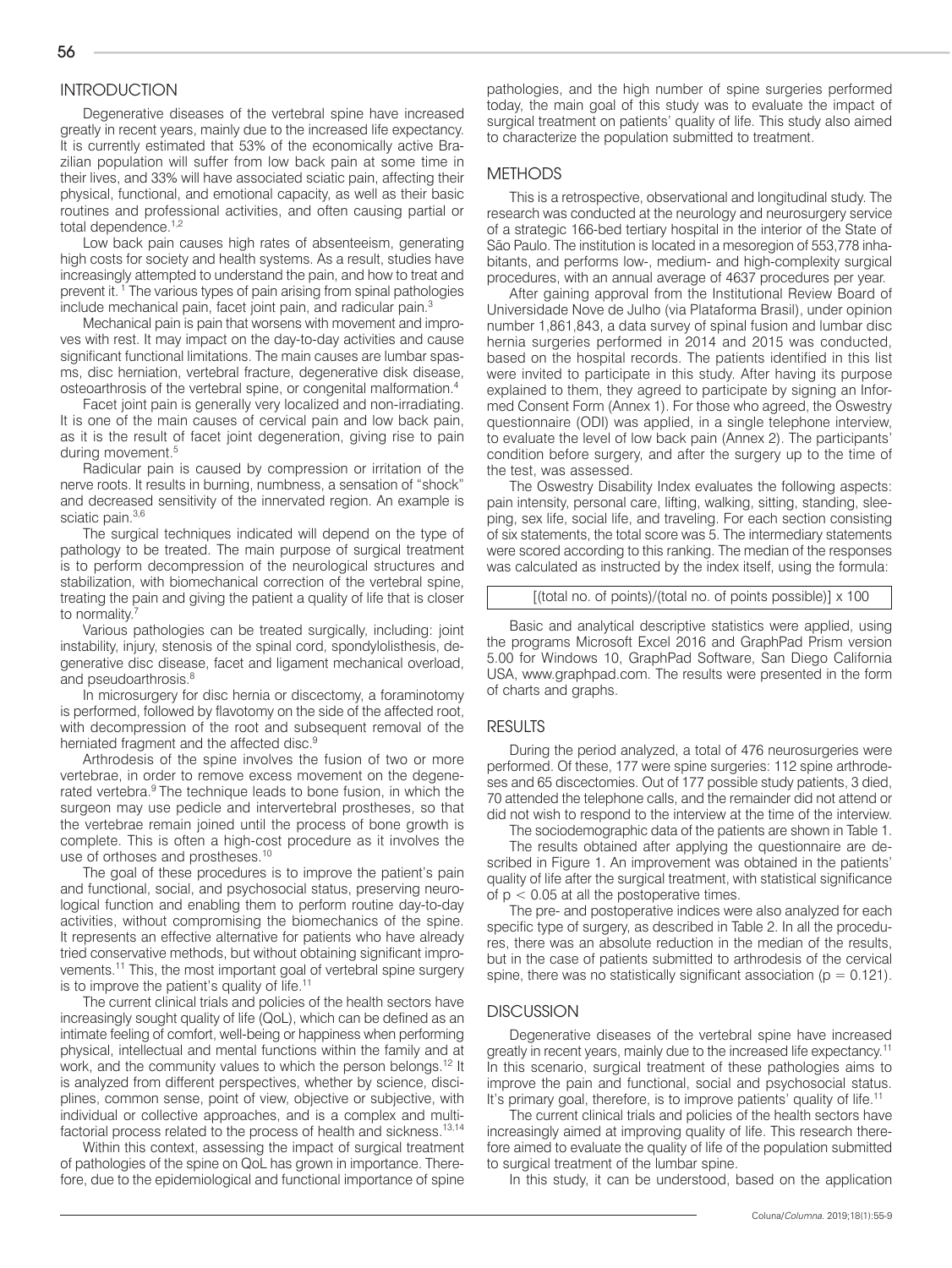Table 1. Sociodemographic data of the patients submitted to Discectomy and Arthrodesis of the Spine in 2014 and 2015 at the strategic tertiary hospital in the interior of the state of São Paulo. Ourinhos, 2016.

| N              |
|----------------|
| 37             |
| 33             |
| N              |
| 1              |
| 9              |
| 12             |
| 19             |
| 20             |
| 7              |
| $\overline{2}$ |
| N              |
| 24             |
| 20             |
| 5              |
| 15             |
| 5              |
| $\mathbf{1}$   |
| N              |
| 19             |
| 9              |
| 3              |
| 36             |
| 3              |
|                |

\*SCI – Spinal Cord Injury; +ANT. – Anterior; \$ POST. – Posterior.



Figure 1. Median of the results obtained after application of the Oswestry Index for pre- and postoperative evaluation ( $n=70$ ) p < 0.05 of the study patients, Ourinhos, 2016.

of the Oswestry Index, that the surgical treatment proposed and performed had a positive impact on the daily routines in the quality of life of the patients submitted to spine surgery, at all the postoperative times, with preoperative results ranging from severe incapacity to disability, and postoperative results ranging from minimum to moderate disability. These data are consistent with the current literature which shows, in national and international studies, an improvement in ODI score of 61.04 before surgery and 34.15 after two years, and national studies which showed an average score of 72.3% and after

| Procedure                                  | Period                 | Pre-op | Post-op |  |  |
|--------------------------------------------|------------------------|--------|---------|--|--|
| Discectomy                                 | Up to 12 months        | 52%    | 20%     |  |  |
| P < 0.05                                   | 13 To 18 months        | 56%    | 19%     |  |  |
| $N = 19$                                   | 19 To 24 months        | 80%    | 6%      |  |  |
|                                            | More than 24<br>months | 62%    | 12%     |  |  |
| Thoracolumbar arthrodesis<br>via posterior | Up to 12 months        | 62%    | 19%     |  |  |
| P < 0.05                                   | 13 To 18 months        | 63%    | 29%     |  |  |
| $N = 39$                                   | 19 To 24 months        | 60%    | 45%     |  |  |
|                                            | More than 24<br>months | 72%    | 27%     |  |  |
|                                            |                        |        |         |  |  |
| Cervical spine arthrodesis                 | Up to 12 months        | 60%    | $1\%$   |  |  |
| P > 0.05                                   | 13 To 18 months        | 58%    | 8%      |  |  |
| $N = 12$                                   | 19 To 24 months        | 33%    | 39%     |  |  |
|                                            | More than 24<br>months | 64%    | 58%     |  |  |

the surgical procedure, an average of 51% at between 12 and 24 months.15,16 Meanwhile, larger studies have been performed with follow-ups of up to 5 years, showing a reduction in gains in quality of life in the long term, particularly when comparing the results for patients submitted, or not, to lumbar fusion.17,18

It is believed that the postoperative benefit is mainly due to the following factors: radicular and/or broad spinal cord decompression, enabling mechanical alleviation and consequently, inflammatory alleviation of the nerve structures; stabilization of the unstable vertebral segments, with an improvement in ligament and paravertebral myofascial condition, and biomechanical correction of the vertebral spine with improvement in its sagittal balance, which leads to better vertebral osteomuscular and coxofemoral condition, relieving the burden on the joint structures and muscles. Once the goals have been achieved, the main types of pain arising from the vertebral spine can be successfully treated.<sup>19,20</sup> Randomized studies show that there is poor clinical indication, a lack of correct clinical-radiological correlation, failure to observe the sagittal alignment of the spine in the preoperative preparation, the use of unnecessary prostheses, poor postoperative rehabilitation, and patients with poor psychological profile such as underdiagnosed mood disorders and labor conflicts are the main causes of the low postoperative success rate.

Dividing the evaluations by type of surgery performed, we found an absolute improvement in quality of life in all the procedures performed. However, this improvement was not statistically significant in the patients submitted to cervical arthrodesis. This fact that is attributed to the low number of patients evaluated who underwent this procedure. The data obtained corroborate the national and international literature. In Brazil, authors have found an improvement in ODI score after 2 years of lumbar arthrodesis, with a reduction from 61.04 before surgery to 34.15 after surgery, and results of the SF-36 with better results for the domains "Pain", "Emotional Aspects" and "Functional Capacity".21 Data from European studies have shown an improvement in ODI, SF-36, *Paindetect* (PD) and *Douleurneuropathique* 4 (DN4) scores for surgery of the lumbar spine.<sup>21</sup> In the case of cervical arthrodesis surgery, the results for improvement in quality of life were also evident in the literature, which reinforces the possibility that the low number of individuals analyzed who underwent the procedure on the cervical spine was responsible for the lack of statistical significance.<sup>16,21</sup>

57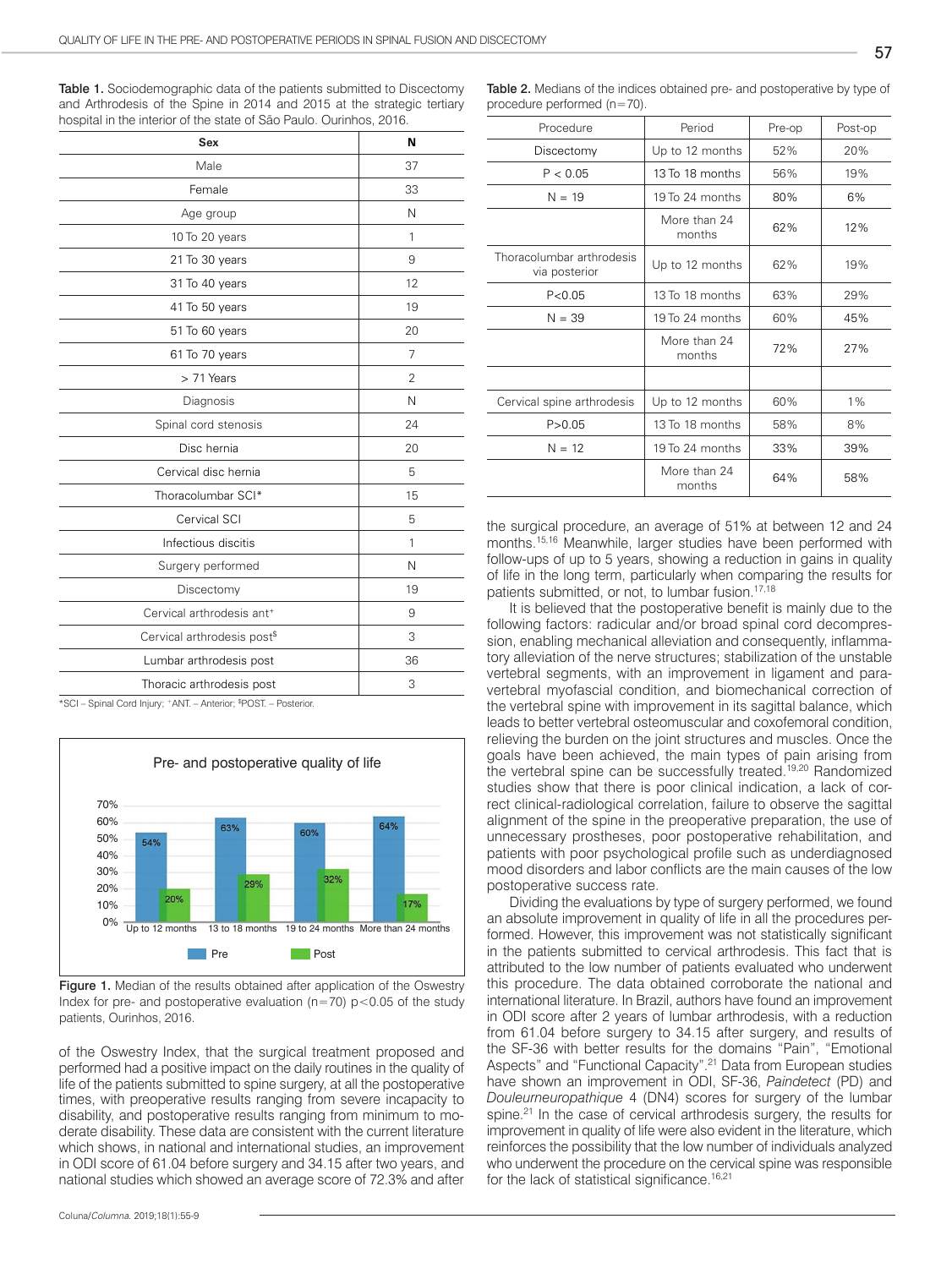This study addresses a very important theme in the scientific productions on current surgery of vertebral spine, therefore it is essential to evaluate the real impact of the surgeries performed. and the costs of this type of treatment for the health services. This study therefore has local importance, showing that the investment in this type of procedure, for the patients evaluated, resulted in a significant gain in quality of life, improvement in pain and functional capacity, and importance for other services to show that the current conducts have proven efficient for the treatment of patients with injuries of the vertebral spine.

However, this study has some limitations. First, the small number of evaluations does not enable us to conduct a deeper statistical analysis, not enabling analysis of more variables, and the groups analyzed are heterogeneous. The retrospective analysis without postoperative follow-up can also generate data bias. We also noted limitations in obtaining the data from the patients' records with the service studied, due to the lack of proper organization of these documents, with limitations in gaining access to the patients, due to the many telephone numbers that were out of date. Some of the records belonged to family members who refused to pass on the patients' data during the interview, and many were also reluctant to be misled due to the telephone

scams they had experienced. More detailed, prospective studies are therefore necessary, with a larger number of participants and more subdivisions of variables.

## CONCLUSIONS

This work sought to clarify the relationship between surgery of the vertebral spine and improvement in quality of life after surgery. An improvement in the results of the ODI was observed in all the periods analyzed. Subdividing the evaluations by type of surgery, there was an absolute improvement in the medians of the results of the ODI in all the procedures, but only the arthrodesis of the cervical spine failed to show statistical significance, probably due to the low number of procedures analyzed (n=12).

This study has importance in showing that the surgical conduct currently used can contribute to improving the quality of life of patients, but more detailed, prospective studies are needed, with a larger number of participants and with more subdivisions of variables.

All authors declare no potential conflict of interest related to this article.

**CONTRIBUTION OF THE AUTHORS:** Each author made significant individual contributions to this manuscript. The authors GFR (0000-0003-0712- 202X)\*, DLCBR (0000-0002-6923-4863)\*, BS (0000-0002-3434-3461)\*, CO (0000-0002-7424-2673)\* and HJL (0000-0003-2539-5486)\* actively participated in the discussion of the results. The author FRR (0000-0003-3800-8975)\* participated in the revision and approval of the final version of the work. \*ORCID (Open Researcher and Contributor ID).

#### **REFERENCES**

- 1. Gotfryd AO, Henriques GG, Poletto PR. Influência da extensão da artrodese lombossacra nos resultados clínicos e funcionais. Coluna/Columna. 2012;11(1):13-6.
- 2. Nascimento PRC, Costa LOP. Prevalência da dor lombar no Brasil: uma revisão sistemática. Cad Saúde Pública. 2015;31(6):1141-55.
- 3. Varandas CMB. Fisiopatologia da dor [tese]. Porto. Universidade Fernando Pessoa. 2013. 4. Cohen PS, Argoff EC, Carragee LE. Management of low back pain. BMJ. 2009;338:100-06.
- 5. Clínica Higashi. Clínica de dor: dor lombar pode ser de origem facetaria. [Internet]. 2015 [Acesso em 2016 Abr 03]. Disponível em http://www.centromedicoathenas. com.br/noticias/221/clinica-de-dor-dor-lombar-pode-ser-de-origem-facetaria.
- 6. Optima Fisioterapia. Dor radicular e dor referida. [Internet]. 2010 [ Acesso em 2016 Abr 29]. Disponível em www.optimafisioterapia.com.br/artigos/9-blog/36-dor-radicular-e-dor- -referida
- 7. Rodrigues LF, Voloch P, Gurgel S, Cavallari F. Avaliação retrospectiva por meio do questionário SF-36 de pacientes submetidos à estabilização dinâmica pedicular para o tratamento de doenças degenerativas lombares. Coluna/Columna. 2010; 9(2): 104-12.
- 8. Ghizoni MF, Sakae TM, Felippe EBA, Souza BC, Danielli L, Padão DL. Aplicação da Escala de Oswestry em pacientes com doença degenerativa da coluna lombar submetidos à artrodese. Arq Catarinenses de Med. 2011;40(4):19-24.
- Park JJ, Hershman SH, Kim YH. Updates in the use of bone grafts in the lumbar spine. Bull Hosp Jt Dis. 2013;71(1):39-48.
- 10. Kim S, Mortaz HS, Coyte PC, Rampersaud YR. Cost-utility of lumbar decompression with or without fusion for patients with symptomatic degenerative lumbar spondylolisthesis. Spine J. 2016;12(1):44-54.
- 11. Miettinem OS. Quality of life from the epidemiologic perspective. J Chron Dis. 1987;40(6):641-3.
- 12. Minayo CS, Hartz ZMA, Buss PM. Qualidade de vida e saúde: um debate necessário. Cien Saude Colet. 2000;5(1):7-18.
- 13. Seidl EMF, Zannon CMLC. Qualidade de vida e saúde: aspectos conceituais e metodoló-

gicos. Cad Saúde Pública. 2004;20(2):580-8.

- 14. Saró E, Misil F, Banczerowski P. Effect of instrumental surgical fusion on the quality of life in degenerative spondylolisthesis. Ideoggyogy Sz. 2016;69(5-6):203-9.
- 15. Saia V, Lisi C, Di Natali G, Zanellato S, Dall'Angelo A, Tinelli C, et al. Funcional and quality of life evaluation after single level cervical discectomy and fusion or cervical artificial disc relacement. G ital med lavergon. 2015;37(4):239-44.
- 16. Fakumejad S, Scheer JK, Lafage V, Smith JS, Deviren V, Hostin R, et al. The likelihood of reaching minimum clinically important difference and substantial clinical benefit at 2 years following a 3-column osteotomy: analysis of 140 patients. J Neurosurq Spine. 2016;23(3):240-8.
- 17. Försth P, Olafsson G, Carlsson T, Frost A, Borgstrorm F, Fritzell P, et al. A Randomized, Controlled Trial of Fusion Surgery for Lumbar Spinal Stenosis. The New England Journal of Medicine. 2014;374(15):1413-23.
- 18. Miyakoshi N, Hongo M, Kobayashi T, Abe T, Abe E, Shimada Y. Improvement of spinal alignment and quality of life corrective surgery for patients with osteoporosis: a comparative study with non-operated patients. Oteoporos Int. 2016;26(11):2657-64.
- 19. Roguski M, Benzel EC, Curran JN, Magge SN, Bisson EF, Krishnaney AA, et al. Postoperative cervical sagittal imbalance negatively affects outcomes following surgery for cervical spondylotic myelopathy. Spine (Phila Pa 1976). 2014;39(25):2070-7.
- 20. Vargas RA. Avaliação da qualidade de vida segundo questionário sf-36 nos pacientes submetidos a artrodese de coluna lombar no hospital servidor público municipal período de 2007 a 2011 [tese]. São Paulo. Hospital do Servidor Público Municipal Clínica de Ortopedia, Traumatologia e Cirurgia da Mão de São Paulo. 2012.
- 21. Borisova L. The effect of pain on quality of life before and after the surgical treatment of lumbar vertebral canal stenosis. Zh Nevrol Psikhiatr Im S Korsakova. 2015;115(2):16-20.